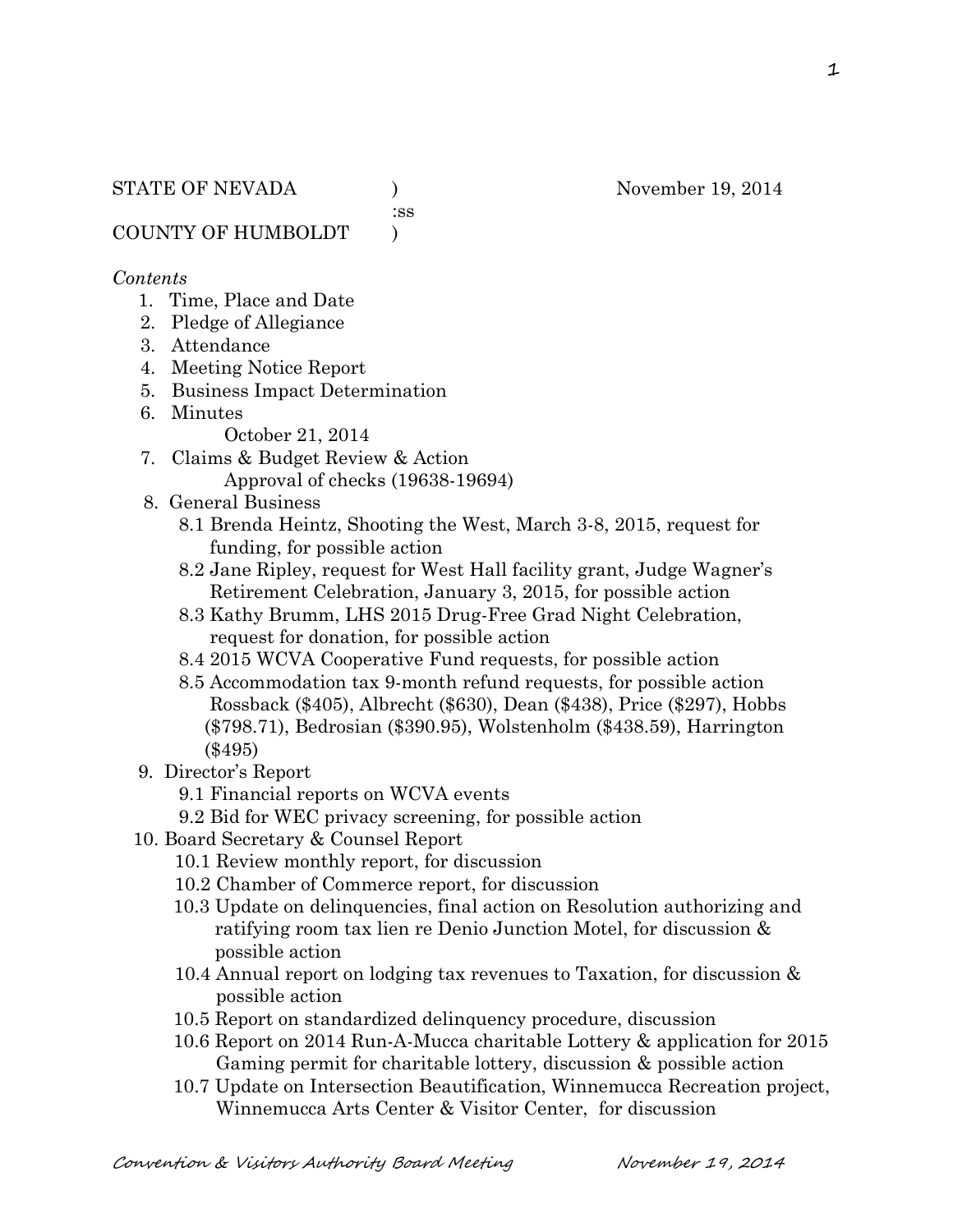## 11. Board Administrator

- 11.1 October Financial reports
- 12. Other Reports
- 13. Next Meeting Date
- 14. Adjournment

### **MINUTES, NOVEMBER 19, 2014**

**1. Time, Place and Date.** The Winnemucca Convention and Visitors Authority met in regular session in full conformity with the law at the Winnemucca Convention Center, West Hall, Winnemucca, Nevada at 4:00 pm on Wednesday, November 19, 2014 with Chairman Terry Boyle presiding.

## **2. Pledge of Allegiance.**

|                 | <b>3. Attendance.</b> Convention and Visitors Authority Board Officials Present: |
|-----------------|----------------------------------------------------------------------------------|
| Terry Boyle     | Chairman and Hotel Representative                                                |
| Don Stoker      | Treasurer and Motel Representative                                               |
| Jim Billingsley | City Representative                                                              |
| Dan Cassinelli  | County Representative                                                            |
| Bill Macdonald  | Secretary and Counsel                                                            |
| Kendall Swensen | Board Administrator                                                              |
|                 |                                                                                  |

*Convention and Visitors Authority Board Officials Absent:* Herb Ross Business Representative

| Director             |
|----------------------|
| Administrative Clerk |
|                      |

*Staff Members Absent:* None

*Staff Members Present:*

| <i><b>Others Present:</b></i> |                                       |
|-------------------------------|---------------------------------------|
| Brenda Heintz                 | Shooting the West                     |
| Jane Ripley                   | Judge Wagner's Retirement Celebration |
| Sandie Gleixner               | Judge Wagner's Retirement Celebration |
| Annie Drake                   | 2015 Lowry Grad Night Party           |
| Kathy Brumm                   | 2015 Lowry Grad Night Party           |
| Katie Schwartz                | 2015 Lowry Grad Night Party           |
| Joyce Sheen                   | Humboldt Sun                          |
|                               |                                       |

## **4. Meeting Notice Report.**

Chairman Boyle reported that notice, including meeting agenda, was posted by Shelly Noble by 9:00 am Friday, November 14, 2014 at Humboldt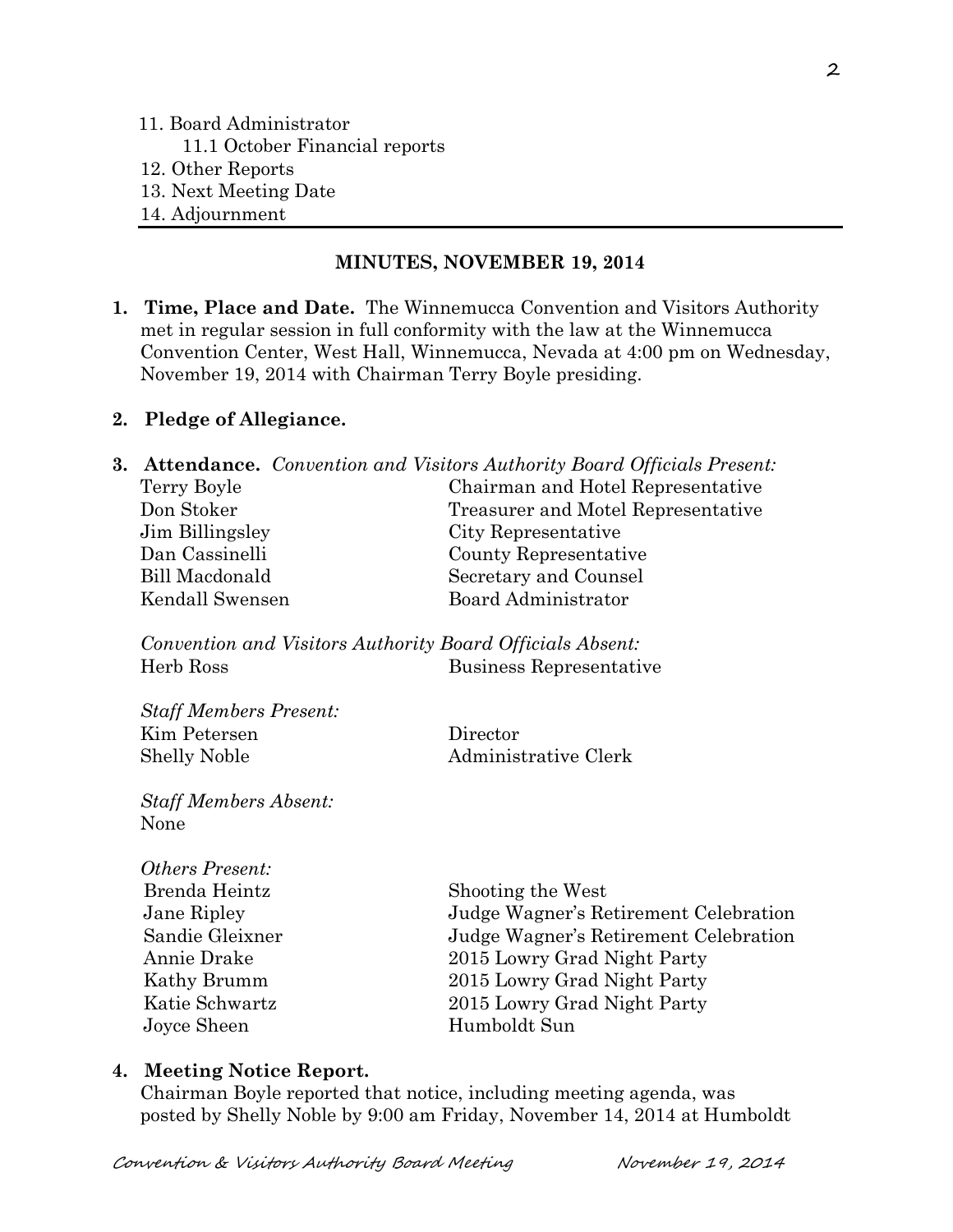County Library, Court House, Post Office, City Hall and Convention Center West Hall. No persons have requested mailed notice during the past six months.

**5. Business Impact Determination.** After review of the November 19, 2014 agenda, and report by Counsel that he saw nothing in the Agenda requiring a business economic impact study or statement, *Don Stoker made a motion that no proposed agenda item is likely to impose a direct and significant economic burden on a business or directly restrict formation, operation, or expansion of a business. The motion carried, 4-0.* 

#### **6. Minutes.**

Prior meeting minutes, October 21, 2014. *Jim Billingsley made a motion to accept the minutes of the October 21, 2014 meeting. Motion carried, 3-0.* Dan Cassinelli abstained because he did not attend this meeting.

**7. Claims.** The following claims were reported to the Board Members by a copy of the proposed Check Register MC-000308 and CD-000242 as a portion of the pre meeting board packets provided to the Members as supplemented by supplemental Check Register CD-000243 at time of meeting.

| BANK ACCOUNT      | <b>CHECK NUMBERS</b> | <b>AMOUNT</b> |
|-------------------|----------------------|---------------|
| Nevada State Bank | 19638-19694          | \$150,109.76  |

*Don Stoker made a motion to approve all claims as submitted. The motion carried, 4-0.*

### **8. General Business.**

## **8.1 Brenda Heintz, Shooting the West, March 3-8, 2015, request for funding, for possible action**

Brenda presented board members with the 2015 Shooting the West brochure which outlines events each day of the symposium. She noted that registration opened this week and already two of the workshops are sold out. Brenda expects total registration fees of approximately \$20,000. Brenda also included financial information, as required in the funding request. This year she is requesting a \$5,000 grant and \$5,000 underwriting along with the use of the East and West Halls of the Convention Center (the facility request was not included in her Cooperative Funding Application). This request is less than last year's. Board members complimented Ms. Heintz since she has made great strides to make this event self-sufficient. It is her goal that Shooting the West will no longer make any funding requests to this board by 2018. *Dan Cassinelli made a motion to approve a \$5,000 grant and \$5,000 underwriting along with a facility grant in the amount of \$7,000 for Shooting the West, March 3-8, 2015. Shooting the West is*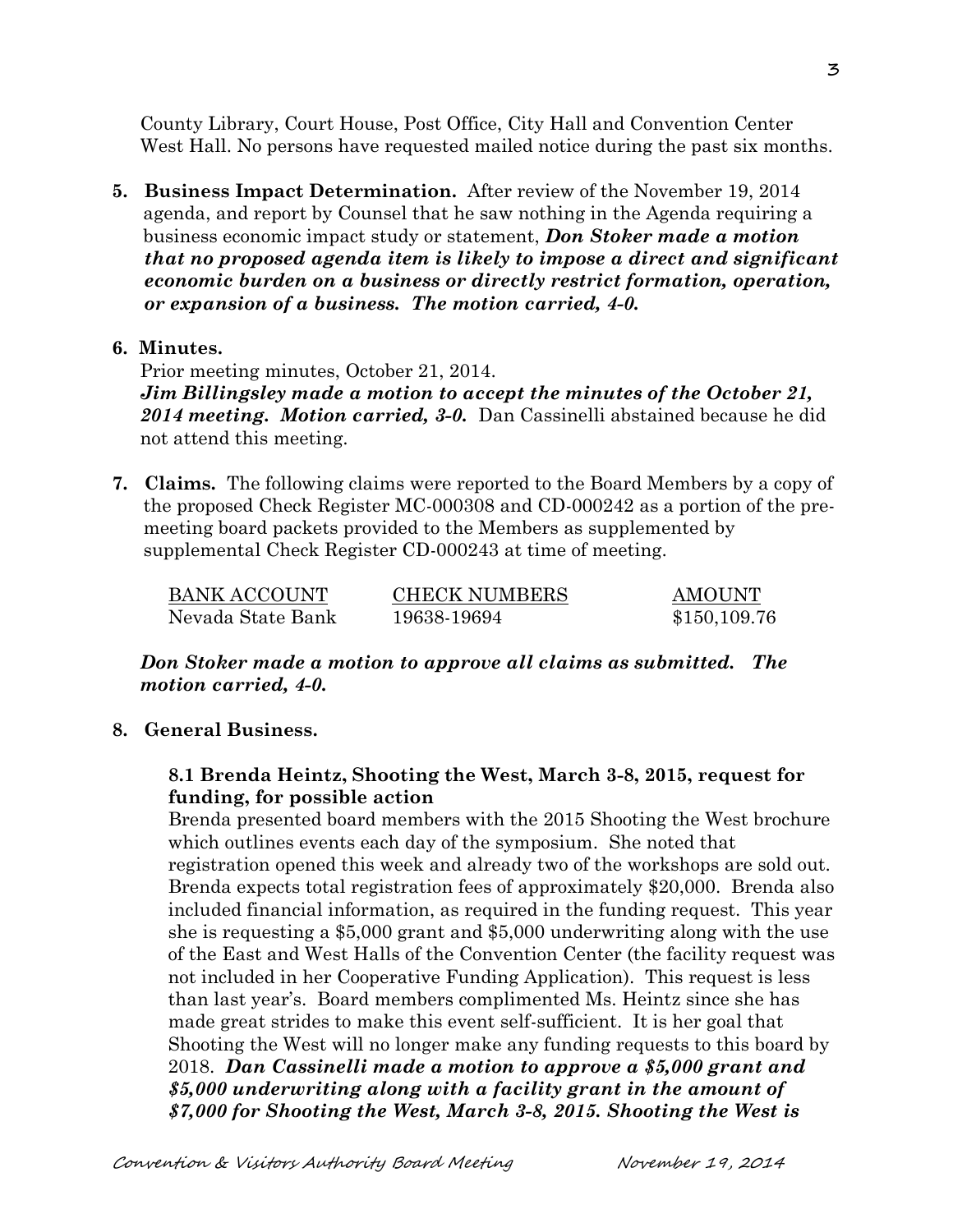*responsible for any other customary Convention Center charges. Motion carried, 4-0.* 

**8.2 Jane Ripley, request for West Hall facility grant, Judge Wagner's Retirement Celebration, January 3, 2015, for possible action** Jane and Sandie Gleixner are organizing a retirement party for Judge Richard Wagner, who will be retiring at the end of the year. It is their hope that this board will approve a facility grant as an acknowledgement of Judge Wagner's many years of service to the Sixth Judicial District Court. The board agreed that Judge Wagner has served our district court admirably over the years, but they were hesitant to take any action on this request since this is, basically, a private party and they have denied private party requests in the past. After additional discussion, *Don Stoker made a motion to approve a WH facility grant for one-half of the rental fee (\$300). The organizers of this celebration are responsible for the remainder of the rental fee and any other customary Convention Center charges. Motion carried, 4-0.* 

### **8.3 Kathy Brumm, LHS 2015 Drug-Free Grad Night Celebration, request for donation, for possible action**

This is a request that is made each year by the parents who organize the event for Lowry's graduating seniors and their guests. Board members were very supportive of this event which provides an all-night party with food and prizes. *Don Stoker made a motion approving a \$3,500 donation to the LHS 2015 Drug-Free Grad Night Celebration, June 4, 2015. Motion carried, 4-0.*

#### **8.4 2015 WCVA Cooperative Funding requests, for possible action**

In the meeting packets mailed to board members were copies of the 2015 funding requests that we have received so far, along with Kim's funding recommendations for these events. One request that caught the eyes of the board members was the one from Northern Nevada Racing Association. In years past, this board has provided added money up to \$2,000 for the street drags that are held in conjunction with Fifties Fever. This year they are requesting \$20,000 to help fund various races throughout their 2015 season. Board members felt this was excessive since we really don't see much of a return on these events as most of the participants and spectators are local. Kim noted that, as in past years, there will be other requests made throughout the year and some events whose funding this board approves tonight may return to request additional funds later in the year. Still, we try to get as many in before the end of the year as possible to assist with budget planning, but there are always those that do not respond to our requests right away. *Terry Boyle made a motion to accept the 2015 funding recommendations made by Director Petersen as outlined on the funding spreadsheet. These are as follows:*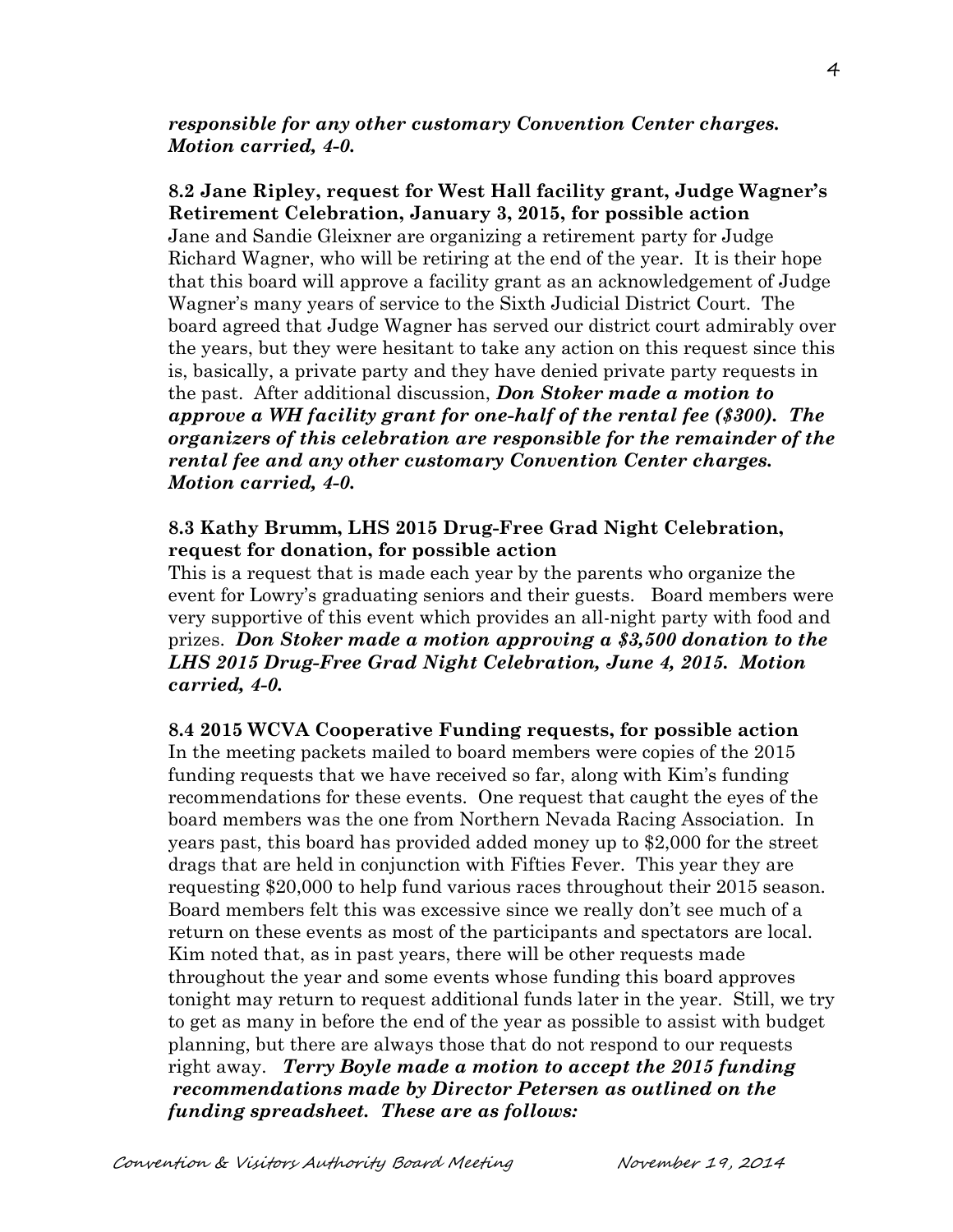| 777 Barrel Racing-Hairy Horse Race                       | \$2,500 underwriting  |  |
|----------------------------------------------------------|-----------------------|--|
|                                                          | \$3,500 grant         |  |
|                                                          | \$2,400 facilities    |  |
| No Nevada Racing Assoc-2015 season                       | $$5,000$ grant        |  |
| <b>Humb Co Chamber Visitor Center-operations</b>         | $$15,000$ grant       |  |
| High Desert Challenge Wrestling Tournament \$3,150 grant |                       |  |
| <b>Annual Labor Day Rodeo</b>                            | \$15,000 underwriting |  |
| <b>Fifties Fever</b>                                     | \$5,000 underwriting  |  |
| <b>Tri-County Fair</b>                                   | $$2,000$ grant        |  |
| <b>Cow Country Classic</b>                               | $$4,500$ grant        |  |
| <b>Winnemucca Summer Cutting</b>                         | $$5,000$ grant        |  |
| Winnemucca Balloon Festival                              | \$3,000 underwriting  |  |
| <i><b>Winnemucca Motocross Association</b></i>           | \$3,000 grant         |  |

#### *Motion carried, 4-0.*

**8.5 Accommodation tax 9-month refund requests, for possible action Rossback (\$405), Albrecht (\$630), Dean (\$438), Price (\$297), Hobbs (\$798.71), Bedrosian (\$390.95), Wolstenholm (\$438.59), Harrington (\$495)**

*Jim Billingsley made a motion to approve the accommodation tax 9-month refund requests for Jeremy Rossback (\$405), Robert Albrecht (\$630), David Howard Dean (\$438), Kimberley Price (\$297), Fred Hobbs (\$798.71), Charles Bedrosian (\$390.95), Gary Wolstenholm (\$438.59), Leo Harrington (\$495). Motion carried, 4-0.*

#### **9. Director's Report.**

#### **9.1 Financial reports on WCVA events**

Bank reconciliations for the Tri-County Fair and Ranch Hand Rodeo were included in the board packets for review.

#### **9.2 Bid for WEC privacy screening, for possible action**

For years, we have hung large blue tarps under the mezzanine in the Event Center to close off the ends of the building. It serves the purpose but does not look very good so Kim has been investigating options to replace the tarps. He has found a screening product and requested a sample and estimate to present to this board but, so far, has not received either. Kim hopes to have more information at next month's meeting.

## **10. Secretary and Counsel, Monthly report.**

#### **10.1 Review monthly report, for discussion**

Report for October was reviewed by Bill.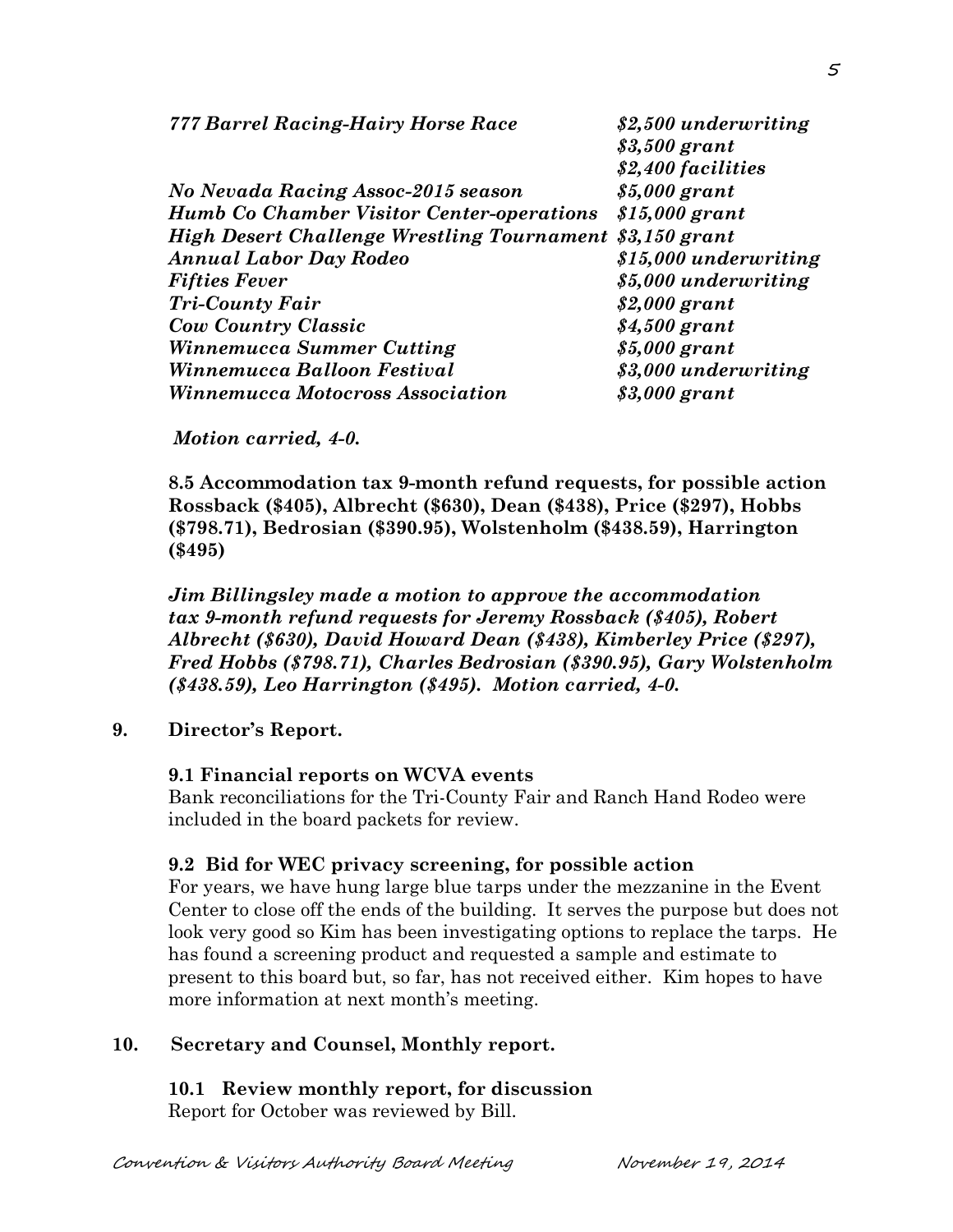## **10.2 Chamber of Commerce report, for discussion**

October 2014 Report was included in Bill's report.

## **10.3 Update on delinquencies, final action on Resolution authorizing and ratifying room tax lien re Denio Junction Motel, for discussion & possible action**

At last month's meeting, this board passed a motion waiving the confidentiality of the details of the Denio Junction Motel room tax delinquencies. This board also directed Bill to prepare a resolution outlining the actions necessary to proceed with a lien against Denio Junction Motel for unpaid room taxes, penalties and interest. Bill prepared this resolution and read it into the record. *Don Stoker made a motion to authorize and ratify the Resolution Notice of Lien for unpaid license tax and other sums due as presented by Bill Macdonald. Motion carried, 4-0.* Bill will record this document tomorrow and notify the county of this action.

## **10.4 Annual report on lodging tax revenues to Taxation, for discussion & possible action** No report.

 **10.5 Report on standardized delinquency procedure, discussion** No report.

# **10.6 Report on 2014 Run-A-Mucca charitable Lottery & application for 2015 Gaming permit for charitable lottery, discussion & possible action**

No report.

**10.7 Update on Intersection Beautification, Winnemucca Recreation project, Winnemucca Arts Center & Visitor Center, for discussion** No report.

## **11. Board Administrator.**

## **11.1 October Financial Reports, for discussion**

Room taxes continue to be down but not as drastic as previous months.

## **12. Other Business.**

## **12.1 Elko Convention Center**

As an FYI, Kim reported that the Elko Convention Center is adding an additional 30,000' to their facility and are looking to host wrestling tournaments.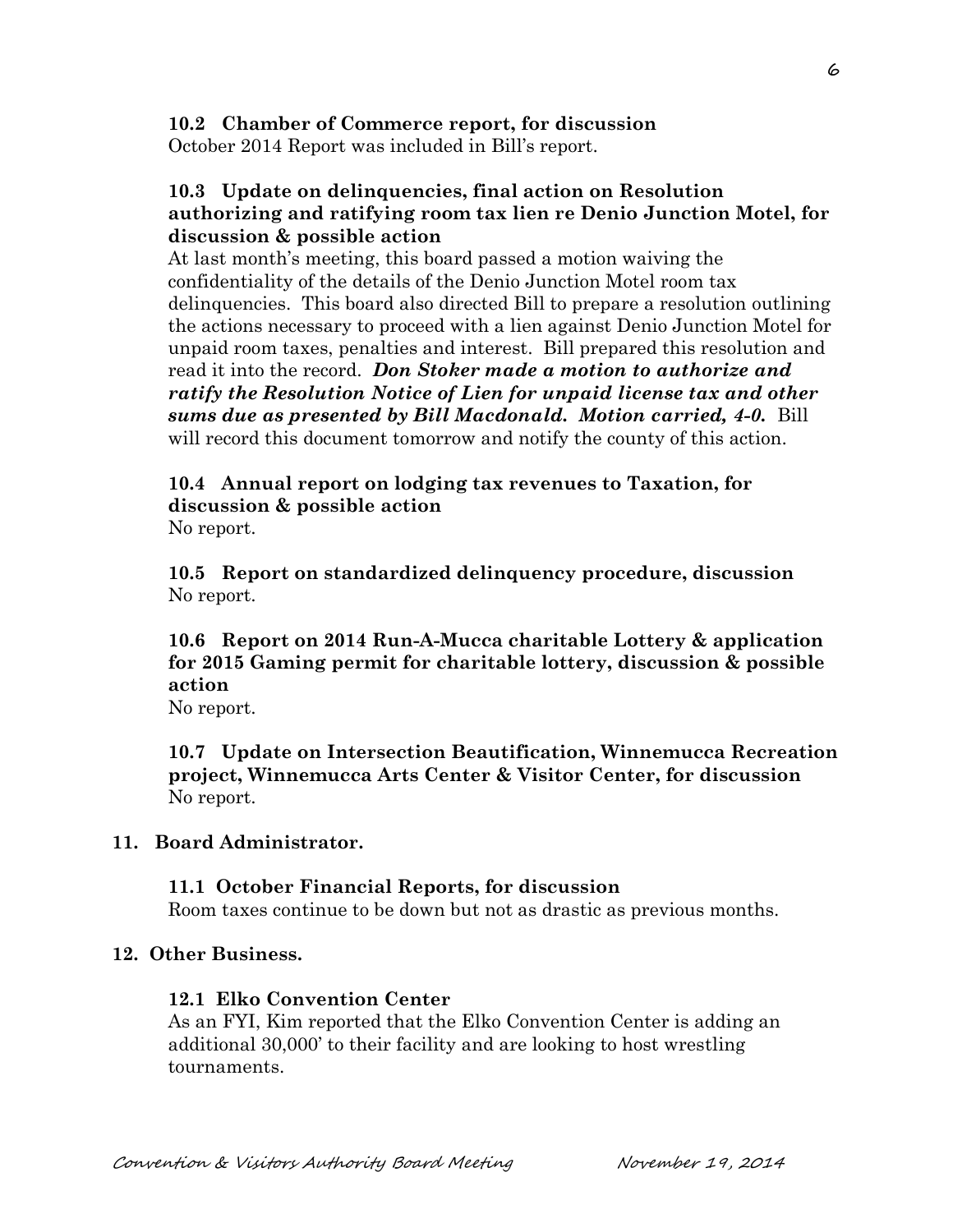## **12.2 East Hall parking structure repairs**

Kim is still waiting for an estimate from Michael Clay for the necessary repairs to this parking structure.

## **12.3 West Hall restroom repairs**

These repairs are underway and should be completed by the first week in December.

## **12.4 NIAA proposal**

After last month's discussion about the possibility of this board providing some kind of sponsorship to keep the state wrestling tournaments here when they are hosted by the north, Jim spoke with their representative, who liked the idea. Jim told them that we need a formal proposal before any action can be taken.

## **12.5 Convention Center steps**

Bill stated that the Convention Center steps used for people who need to get to the stages do not have any hand rails on them. This can make it difficult for those that may have any kind of balance issues. He asked about the possibility of getting hand rails for these steps. Kim will check into it.

## **12.6 Event Center scoreboard**

Kim is working with the organizers of the upcoming wrestling events so that they can have the live internet access they require. We are still learning all the capabilities of this scoreboard and may need to make some adjustments to insure that this technology works the way they need it to. By learning more about this system, we can also offer more services to other events.

## **13. Regular Business. Next Meeting. The Board confirmed the next regular meeting date of Wednesday, December 21, 4:00 pm.**

**14. Adjourn.** *Don Stoker made a motion to adjourn this meeting. Motion carried, 4-0.* The meeting was adjourned at 5:45 pm to the next regular meeting, or to the earlier call of the Chairman or to the call of any three (3) members of the Board on three (3) working days notice.

Respectfully submitted,

Shelly Noble